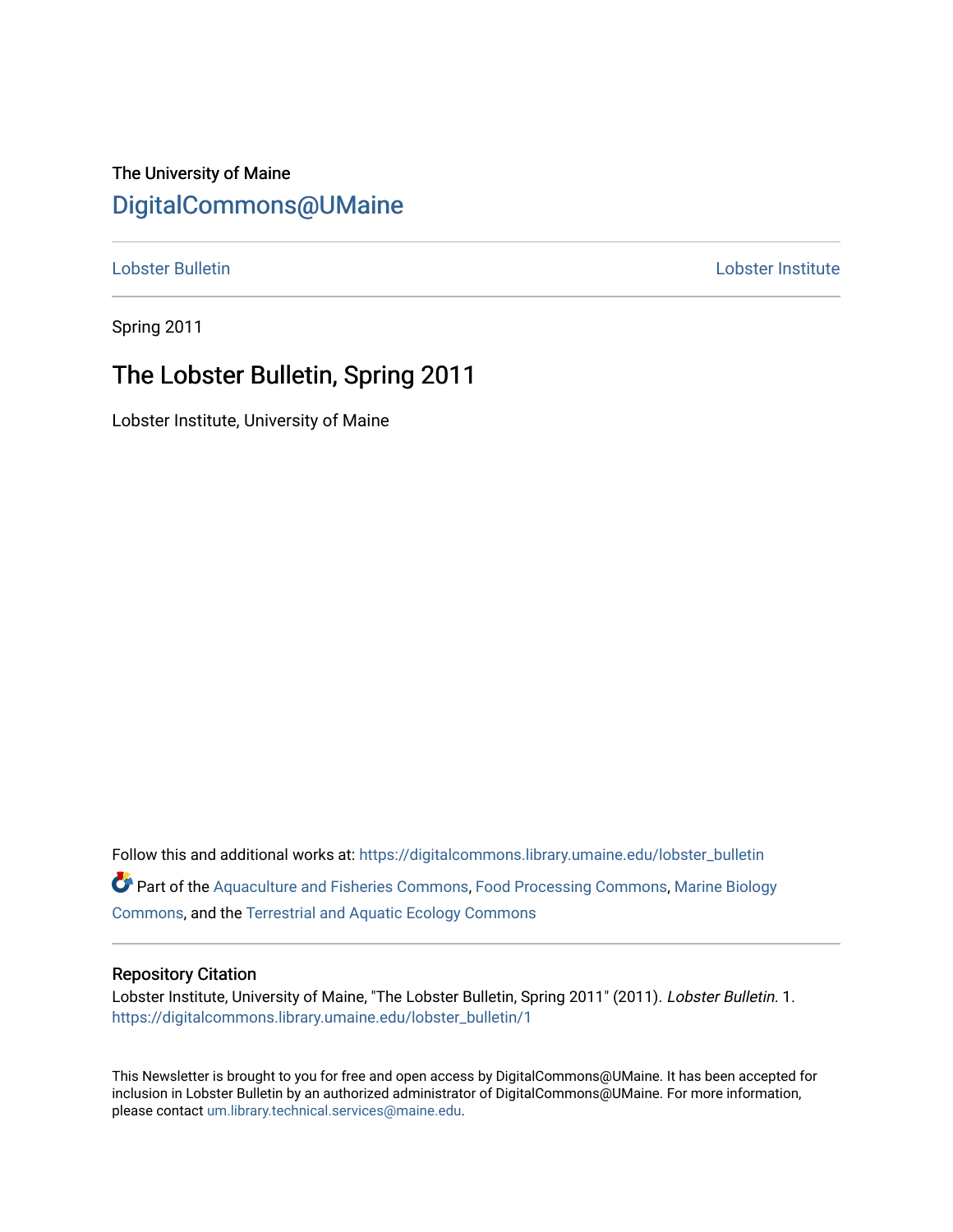

# **Spring 2011**

 *"News, research updates, and information on lobsters and the lobster industry."*

**Published by the Lobster Institute** 

 **"Protecting and conserving the lobster resource, and enhancing lobstering as an industry…and a way of life."**

### **"Give Back" Programs Becoming a Popular Way to Support the Lobster Institute**

"It's a very interesting and welcomed trend we've seen over the past couple of years," says Lobster Institute Executive Director Dr. Bob Bayer, "and everyone wins, its great."

The trend Dr. Bayer is referring to is companies that benefit from the caché of lobsters are now looking to "give back" to the industry as part of their business philosophy. "Since these companies are using the allure of lobsters to market their products, they feel it is only right to support the industry that is, in essence, supporting them," noted Bayer. "This is attractive to consumers who are glad to know that their purchases are helping the lobster industry; it's great PR for the companies who participate in the give back program; and, of course it's very beneficial for the Lobster Institute. As I said, everybody wins."

 "The way it works is companies that want to give back to the industry are making a donation to the Lobster Institute for each designated "lobster" product they sell," says Cathy Billings, Associate Director for Communications & Development at the Lobster Institute. "Their contributions will support the work we do for and with lobstermen to sustain a healthy lobster resource and a vital lobster fishery. We now have a listing of what we are calling our "Give Back" Partner Provides available on our Web site at www.lobsterinstitute.org.



*Big Claw Wine*

 According to Billings, one of the first companies to offer a "give back" was Big Claw Wine. The marketers of this specialty wine designed to pair perfectly with lobster donate a portion of the proceeds of each case sold to the Lobster Institute. Steve Melchisky and Tim Wissemann of Big Claw Wine introduced their

**-- cont. on page 2** 

### **2011 Canadian/U.S. Lobstermen's Town Meeting Transcript Now Available**

 Over 70 lobstermen and other industry members from both Canada and the United States gathered at the Delta Brunswick Hotel in Saint John, New Brunswick on March  $25 \& 26$  for the Lobster Institute's eighth annual Canadian/U.S. Lobstermen"s Town Meeting. As always, the Town Meeting was recorded and a full audio or written transcript is now available. The transcript (written and mp3) and a Summary Report can be found online at the Lobster Institute"s Web site at www.lobsterinstitute.org, then by clicking on the Publications page. Transcripts can also be ordered by contacting Deb Seekins at 207-581-1443 or at lobsterinstitute@maine.edu.

#### **--cont. on page 4**

#### **NEW: Lobster Institute on Facebook**

The Lobster Institute can now be found on Facebook. We hope you will "like" us. You can find us by typing in *Lobster Institute*.

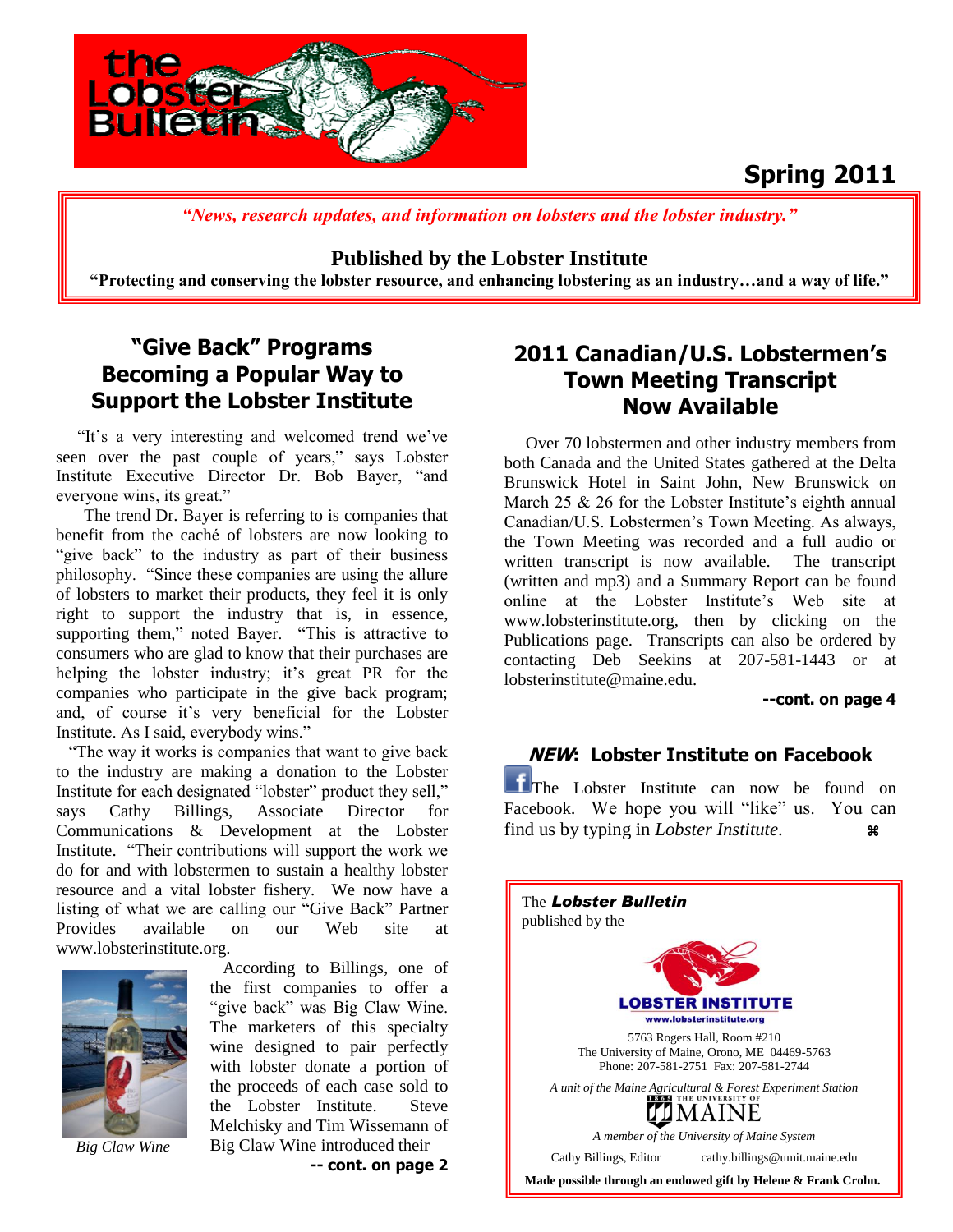"give back" during a "First Pour" event for Big Claw in the summer of 2009. Wissemann noted that "giving back" was a decision he and Melchisky made early on "Since we are capitalizing on Maine's lobster fishery we wanted to support the industry," said Wissemann. "We are doing that by giving back financially to the Lobster Institute as well as trying to increase the awareness of the Institute. We chose the Lobster Institute because of their history of working closely with lobstermen to maintain the vitality of both the resource and the fishery". A list of retailers and restaurants that sell Big Claw can be found on the Lobster Institute"s Web site, or you can go to www.wineexpress.com.



 In 2010 the Institute was approached by two other companies interested in becoming "Give Back" Partner Providers. First, the Institute was contacted by Stewart Hardison of Habitat Mooring Systems. Hardison had invented a

*HMS 4000*

*Habitat Mooring System* proprietary mooring system that creates habitat for lobsters and other marine life. Engineers and scientists at the University of Maine, including Institute Director Dr. Bob Bayer, assisted Hardison in the design of the Habitat Mooring System. According to Hardison,

"The Lobster Institute"s history of collaboration with the lobster industry is well-known. They have been very helpful with the design and launch of the HMS 4000. As a way to give back to the lobster industry, Habitat Mooring Systems will donate \$50 from each sale of a Habitat Mooring System to the Lobster Institute to further their research and outreach work for and with the lobster industry." A prototype was test launched in the summer of 2010 (See *Lobster Bulletin Summer2010*), and Spring 2011 saw the first commercial sales. Captain Robert Iserbyt, of Rockport Charters, was the first to purchase a package of Habitat Moorings, which he plans to use for the mooring of his own vessel, as well as the vessels of clients. Rockport Charters provides passenger service, sightseeing tours, and a variety of marine services in Penobscot Bay. Habitat Mooring Systems are sold exclusively through Hamilton Marine. More information is available at www.habitatmooring.com.



 The second company to contact the Lobster Institute about a "give back" in 2010 was Beachstone. They are a company that makes counter-

tops and a variety of kitchen art from recycled sea glass and seashells. Beachstone had created the "Hot Lobstah" a beautiful and serviceable hot plate made with lobster shells. "It can be used as a hot plate, cheese plate, or as that simple "Maine gift"", says inventor and designer Aron Buterbaugh of Beachstone. "A percent of

proceeds from each sale is given to the Lobster Institute to help further support for Maine"s lobster community."

 The most recent "Give Back" Partner Provider to contribute to the Lobster Institute is Latvis & Latvis, LLC, makers of the Platter Ensemble. The Platter Ensemble made its debut at a special luncheon held at DiMillo"s Restaurant in Portland, Maine on May 10 of this year. An elegant luncheon table was set using the uniquely engineered Patter Ensemble.

 The Platter Ensemble consists of two oval, nesting deep-dish platters. The top oval platter is slotted and provides the surface area primarily for a boiled lobster, shrimp cocktail, crab, other shellfish or other entrée. The



platter below serves as a reservoir, collecting water and other juices from such entrées; or to hold ice to keep shrimp cocktail chilled. A sauce receptacle is conveniently embedded into the side of the top platter for serving melted butter or cocktail sauce. The inventor of the Platter Ensemble, T.J. "Lats" Latvis demonstrated the special features of the patented product. She also announced that for each Platter Ensemble sold Latvis & Latvis, LLC will donate a portion of the proceeds to the Lobster Institute to further their research and outreach work for and with the lobster industry. According to Latvis, "The Lobster Institute is the premier organization that works in support of a sustainable lobster industry. They have been very helpful with the launch of the Platter Ensemble and there is no better partner and more worthy beneficiary of the success of the Platter Ensemble." Orders can be placed, and photos, video, and other features of the Platter Ensemble can be viewed at www.PlatterEnsemble.com.

The "merchandise" page on the Lobster Institute's Web site has been revamped and renamed the "Give Back" Partner Provider – Merchandise page. A list of all participating Partner Providers is available, with links to product descriptions and directions on how to order. Go to www.lobsterinstitute.org; click on the "Institute" page and then "Help the Institute".

Check out the Lobster Institute website at [www.lobsterinstitute.org,](http://www.lobsterinstitute.org/) providing the definitive site for lobster information …… with nearly 200 links.

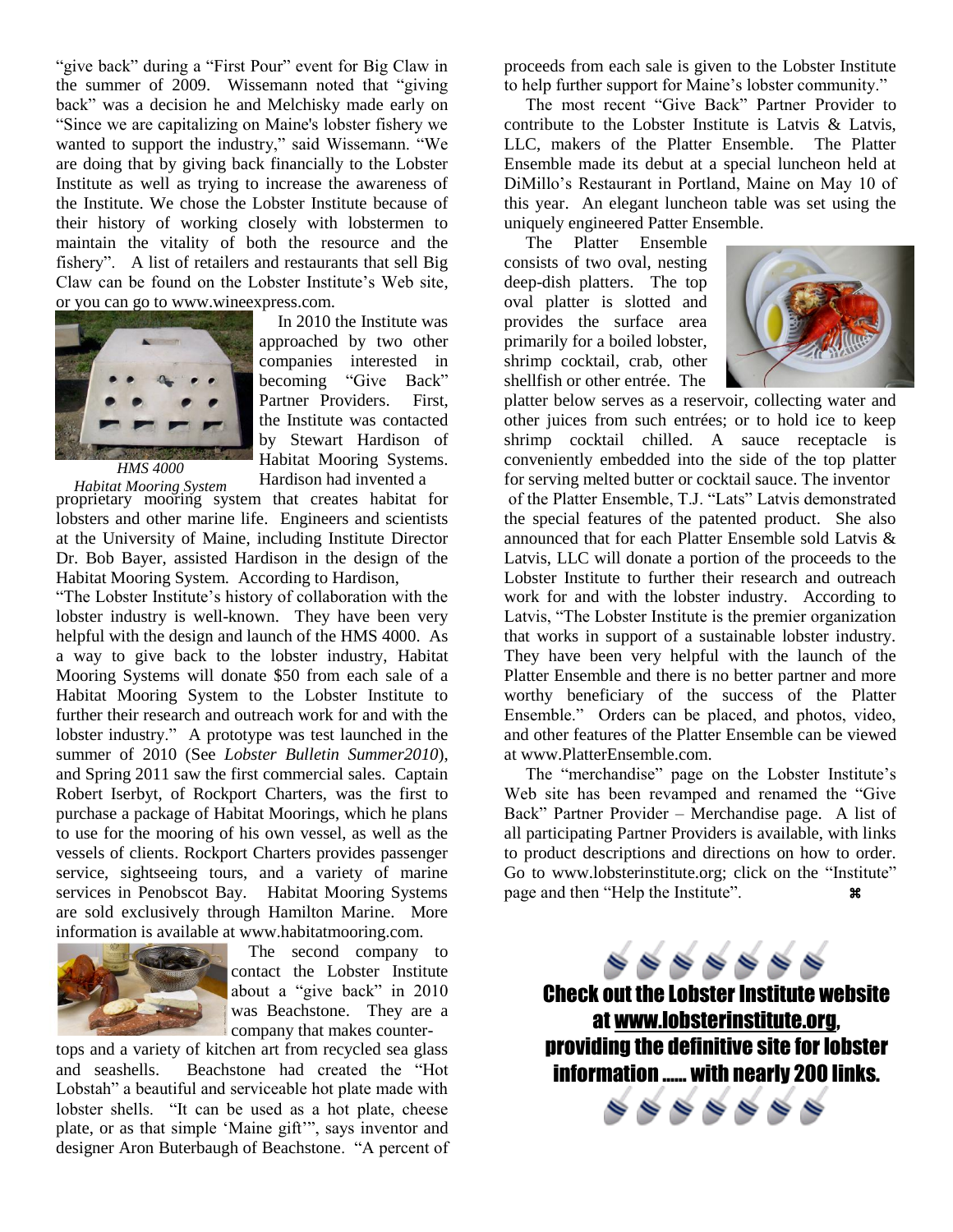**Contact us at 207-581-2751 if you would like to sponsor our "Research Report" and see your logo here!**



# **Research Report**

*Readers may contact the Lobster Institute for more detailed information on any of these projects.*

The following articles contain excerpts from some of the research presentations at the Lobster Institute's 2011 Canadian/U.S. Lobstermen's Town Meeting. To read the full presentation, go to the Lobster Institute"s Web site for the full transcript of the Town Meeting and copies of presentation materials – or contact the Institute at lobsterinstitute@maine.edu or 207-581-1443.

#### **Gardner Pinfold Long-term Value Strategy for the Canadian Lobster Fishery report discussed at Town Meeting --** *Excerpts from the presentation by Geoff Irvine of the Lobster Council of Canada*  According to Irvine, three main goals emerged from the report:

- Increase value higher prices
- Extract more value  $-$  greater share of selling price
- Share the value harvesters and processors/ live shippers

Irvine noted the following actions suggested by the study:

- **Price-setting** (shore) to provide basis for stability & predictability
- Establishing **quality standards** to support the brand promise
- **Managing supply flow** to support quality, planning & pricing
- **Industry coordination** to reduce fragmentation and increase market power
- **Right whale population monitoring explained at Town Meeting** -- Moira Brown of the New England Aquarium (NEA) reported that the current right whale population is thought to be 450 plus 20 new calves, for a total of 470. She went on to explain how that number is determined, primarily through data from monitoring vessels and aerial surveys. She noted that right whales are individually distinct. Each right whale has a distinctive pattern of callosity on the top of its head as well as along the chin and behind the blow holes. That pattern, in addition to

other distinctive features, is used to distinguish between individuals. The first photographs for right whale identification for the NEA's program were a taken in August of 1980 in the Bay of Fundy. The NEA now has approximately a half a million photographs of right whales cataloged. The photographs were taken by the NEA research team as well as other researchers in Canada and the U.S. All photographs submitted to the NEA are reviewed by a small team of researchers that attempt to match those whales to the ones that are in the NEA catalog. This allows the life history of the whale to be monitored throughout its range.

 According to Brown, "With this kind of database, we learn where the whales went, where they were photographed. It's a very small snapshot where we can try and assess the population. In order to try and come up with population numbers, it"s calculated in more than one way, of course. Let me tell you a couple of statistics that I think are very relevant. In the 80s and 90s when we were monitoring this species we documented on average 11 calves per year being born and, at that time, we thought there were somewhere around 300 right whales remaining. In 2000, there was only a single calf born and we thought they were really in trouble. However, in 2001, there were 31 calves born and that was a real turning point for this species. We don"t know why. It's probably food related. In 2001 and since then, right whales have produced more than two dozen calves per year. So that"s why the numbers are creeping up and the population does appear to be increasing at 2% per year so you"re looking at a doubling time of 35 years."

#### **Canadian Lobster Prices to be Determined by Market Sharing Formula**

 According to a news release from the Fish, Food & Allied Workers (FFAW) union of Canada, the Province"s Standing Fish Price Setting Panel has decided to implement a market sharing formula proposed by the FFAW to determine prices paid to fish harvesters for lobsters. Under the formula, the harvester's share of the market return increases at higher market levels. Harvesters will receive a minimum of \$3.30 per pound for market conditions up to and including \$5.00 Canadian. Harvesters will get 70% of any incremental amount greater than \$5.00 and up to \$6.00, and 80% of any incremental amount greater than \$6.00 per pound. Prices will be adjusted weekly according to market conditions in effect at the time. Prices reported by the U.S.-based market reporting agency Urner Barry will be the basis for the formula.